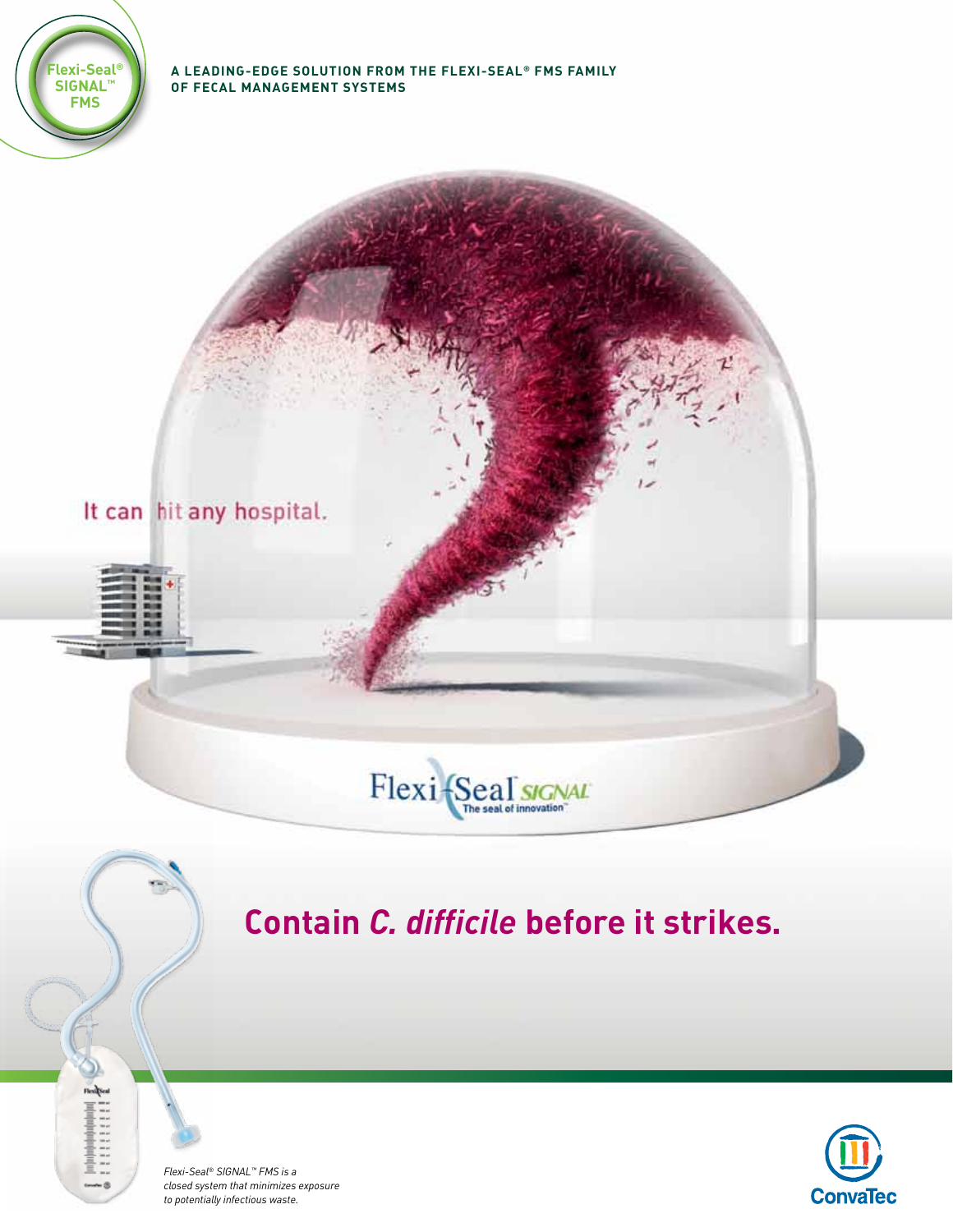# *C. difficile* **Are you aware of the consequences?**

*Clostridium difficile* **is a nosocomial infection that can cause diarrhea and life-threatening intestinal conditions such as pseudomembranous colitis, toxic megacolon, sepsis and death.1 Antibiotic treatment is the most widely recognized risk factor for** *C. difficile* **infection.2**

#### *C. difficile* **causing outbreaks in Canada**

- • During a *C. difficile* outbreak in Quebec the incidence rate reached 22.5 cases per 1,000 admissions.3
- Mortality rate during the outbreak was 24.8% with *C. difficile*-associated diarrhea being the attributable cause of death in 6.9% of the cases.3
- In 2007 the national incidence rate was estimated to 4.74 per 1,000 admissions.4



- Infection-related costs estimated to Can\$12,456 per patient.<sup>5</sup>
- Increases length of stay by 13.6 additional days per patient.<sup>5</sup>
- Increases nursing time.
- • Creates a need for patient isolation.
- Creates a need for increased use of drugs.

#### **The spread of** *C.difficile* **– the biggest problem of all**

- *C. difficile* spores can survive for up to five months in the environment.<sup>6</sup>
- *C. difficile* can be acquired from contact with contaminated surfaces.7
- *C. difficile* is transmitted via a fecal-oral route7 and through the air.<sup>8</sup>





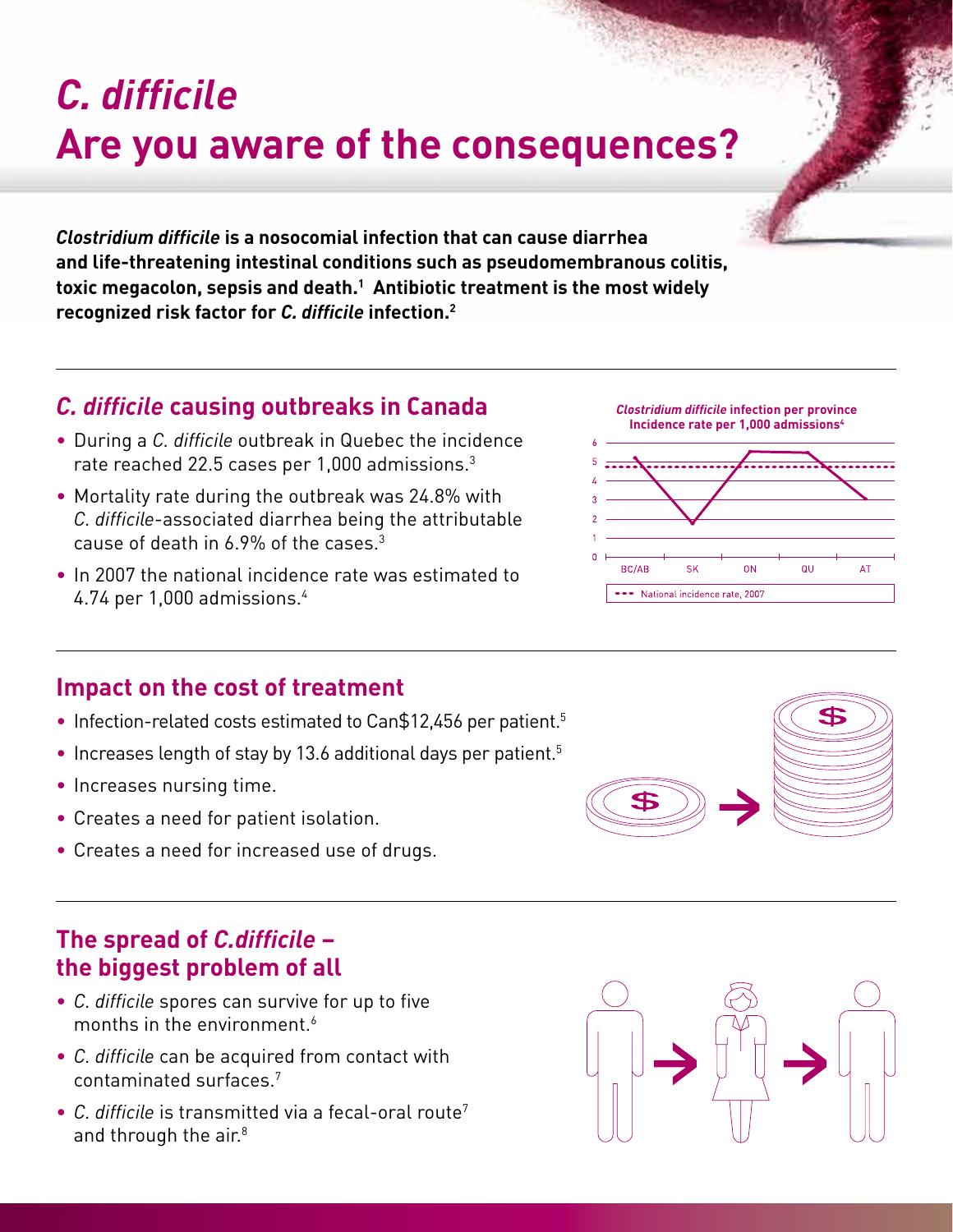## **Flexi-Seal® SIGNAL™ FMS Scientifically proven to contain** *C. difficile***. 9,10**

**Fecal management systems can only play a role in minimizing environmental bacterial load if they effectively contain the** *C. difficile***-spores.** 

### **Effective containment**

In-vitro study results demonstrate that Flexi-Seal® FMS and the unique Flexi-Seal® Filtered Collection Bags:

- **• Effectively contain** *C. difficile.*
- **• Minimize the airborne spread of** *C. difficile* **spores by reducing the need to release excess air from the collection bag.**
- **• Are valuable infection control tools when managing patients with** *C. difficile***.**

**" As part of an integrated protocol of care to reduce** *C. difficile* **infection, Flexi-Seal® FMS contributed to reduce the rate of**  *C. difficile* **infection by 50%."11**



**Are you doing all you can to stop infection from spreading?**

*Flexi-Seal® SIGNAL™ FMS is a closed system that minimizes the exposure to potentially infectious waste.*

*Unique charcoal membrane filter provides efficient venting and stops the collection bag from ballooning.*